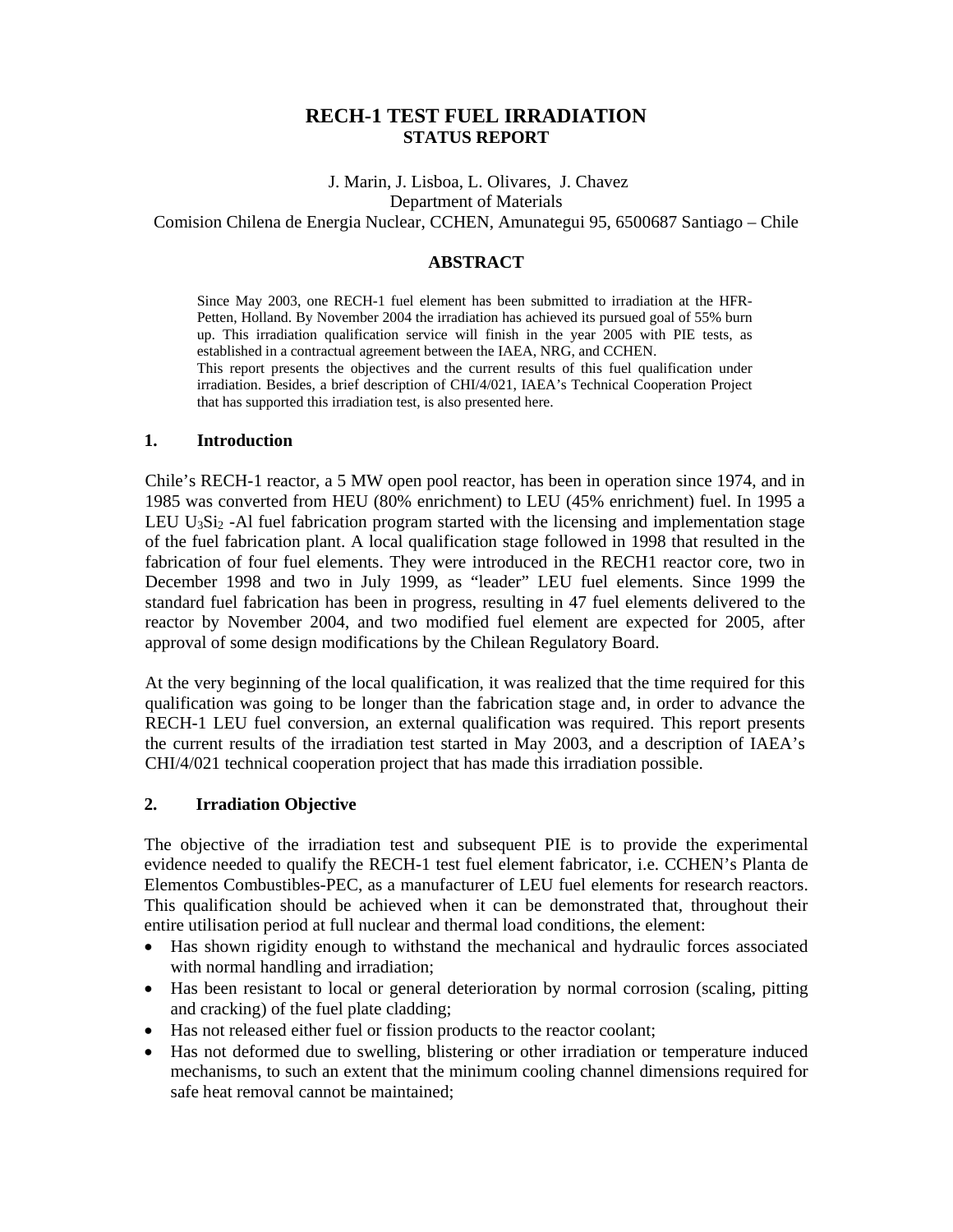- Has not deformed (twisting, bowing, etc.) due to swelling, differential thermal expansion, hydraulic forces, etc. to such an extent that the proper fitting of the elements in the core grid structure cannot be maintained;
- Has not reached abnormal fuel or cladding temperature levels, so that the mechanical properties required for proper fuel plate strength and rigidity cannot be maintained;
- Can finally be handled, stored and, after a reasonable decay period, transported to hot cell laboratories without deformation, fission product release or other defects.

The irradiation test program has addressed and will address all the above listed qualification requirements and will further include all necessary measurements and analyses to determine the conditions at which the test irradiation has been carried out. The execution of the irradiation and subsequent Post Irradiation Examination (PIE) is dedicated to NRG, Petten, under a contractual agreement between IAEA, NRG and CCHEN. The irradiation test name is "CHIP" an acronym for **CH**ilean **I**rradiation **P**roject and the HFR project code is TP349.

# **3. RECH- 1 Test Fuel Element**

The design of the RECH-1 test fuel element (LCC01) is based on drawings supplied by NRG, together with an agreed specification[1]. This RECH-1 test fuel element has been designed and manufactured according to the basic specifications of the current HFR LEU fuel elements. The main characteristics of the RECH-1 test fuel element, as compared with the standard HFR fuel element, are presented in Table 1.

| <b>Characteristic</b>                                         | <b>RECH-1 (LEU)</b> | <b>HFR (HEU)</b>      |
|---------------------------------------------------------------|---------------------|-----------------------|
| Element identification code                                   | LCC <sub>01</sub>   |                       |
| Manufacturer                                                  | CCHEN's (Chile)     | <b>CERCA</b> (France) |
| Number of fuel plates                                         | 16                  | 23                    |
| $\overline{\mathrm{Tot}}$ U $[g]$                             | 1159.7              | 483.87                |
| $\sqrt[235]{U}$ mass [g]                                      | 229.1               | 450                   |
| Enrichment [%]                                                | 19.75               | 93                    |
| Burnable poison [g]                                           | Not applicable      | $1.0(^{10}B)$         |
| Upper inlet section                                           | Open, square area   | Cylindrical piece     |
| Fuel matrix                                                   | $U_3Si_2$ -Al       | $UAIx-Al$             |
| U-density $[g, cc^{-1}]$                                      | 3.4                 | 1.2                   |
| Fuel volume fraction [%]                                      | 32                  | 20                    |
| Porosity [%]                                                  | 3                   | < 5                   |
| Meat thickness [mm]                                           | 0.61                | 0.51                  |
| Plate thickness [mm]                                          | 1.53                | 1.27                  |
| Coolant gap [mm]                                              | 2.46                | 2.18                  |
| Total heat transfer surface $[m^2]$                           | 1.26                | 1.74                  |
| Total coolant cross section $\lceil$ cm <sup>2</sup> $\rceil$ | 27.18               | 33.5                  |

**Table 1. Main characteristic of RECH-1 (LEU) vs Standard HFR(HEU)**

Figure 1 shows horizontal cross sections of the RECH-1 LEU and the HFR HEU element, while in Figure 2, an overall view of the RECH-1 test fuel element is given.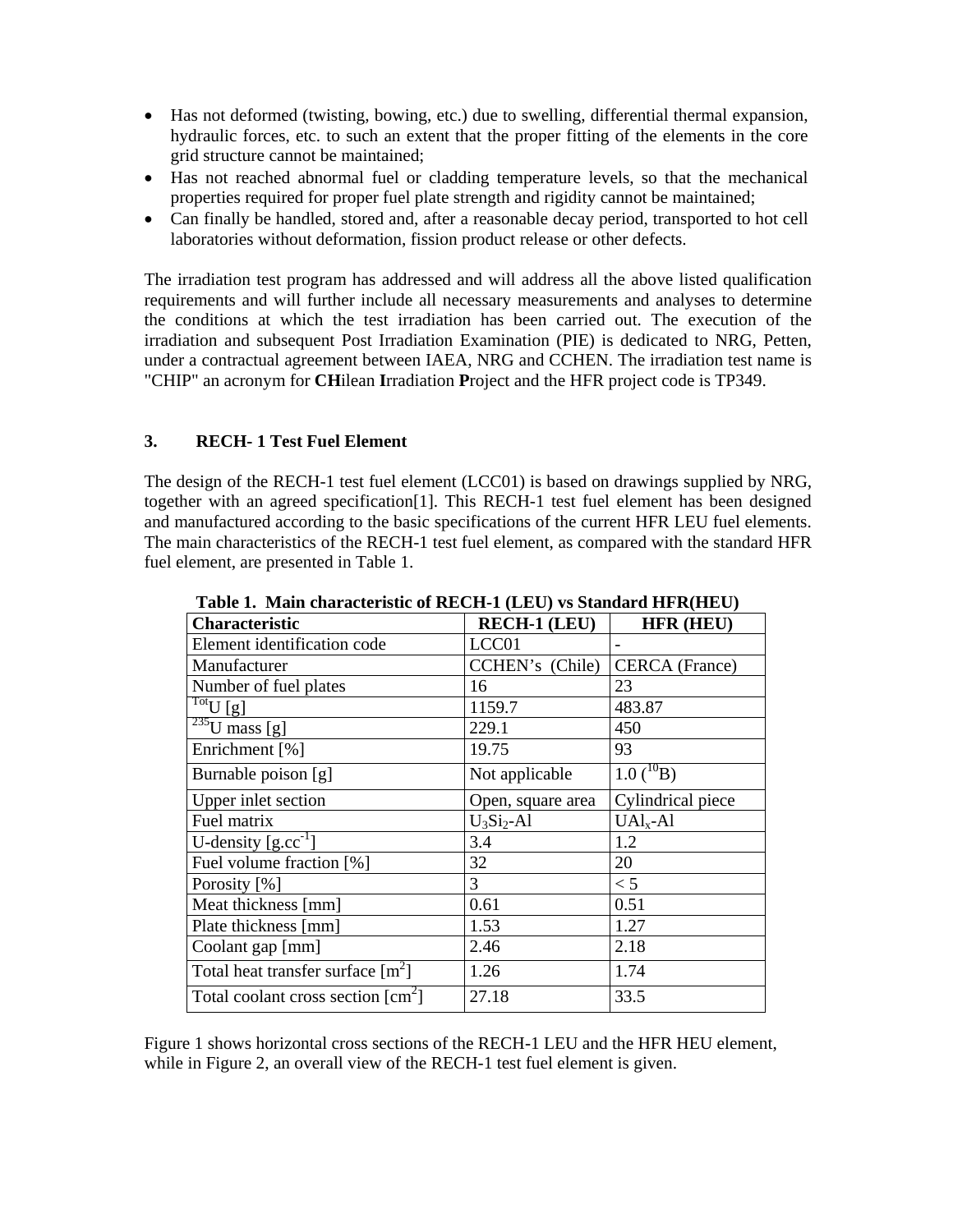





**Fig 2. Horizontal cross sections** 

As stipulated in the contractual agreement between CCHEN, NRG and IAEA, prior to the delivery by the Chilean side and acceptance by NRG of the LCC01 LEU fuel element, a qualified inspector of NRG visited the fuel production plant (PEC) in Chile, and performed the following qualification steps:

- Qualification of the fuel plate and fuel element production, inspection and equipment procedures, including fabrication control and testing procedures. The inspection results of this qualification step were reported[2];
- Qualification of the actually produced fuel plates, including the corresponding QA reports [3];
- Qualification of the actually produced LCC01 fuel element, including the corresponding QA reports [4].

After these qualification steps the LCC01 fuel element was accepted by NRG in November 2002, but only in March 2003 its transport to the HFR- Petten was possible, after solving problems related to international transport licenses, and air cargo bureaucracy.

#### **4. Irradiation Test**

During the irradiation only off-line measurements, like visual inspection and coolant gap measurements have been performed. Prior to the start, a hydraulic test of the RECH-1 test fuel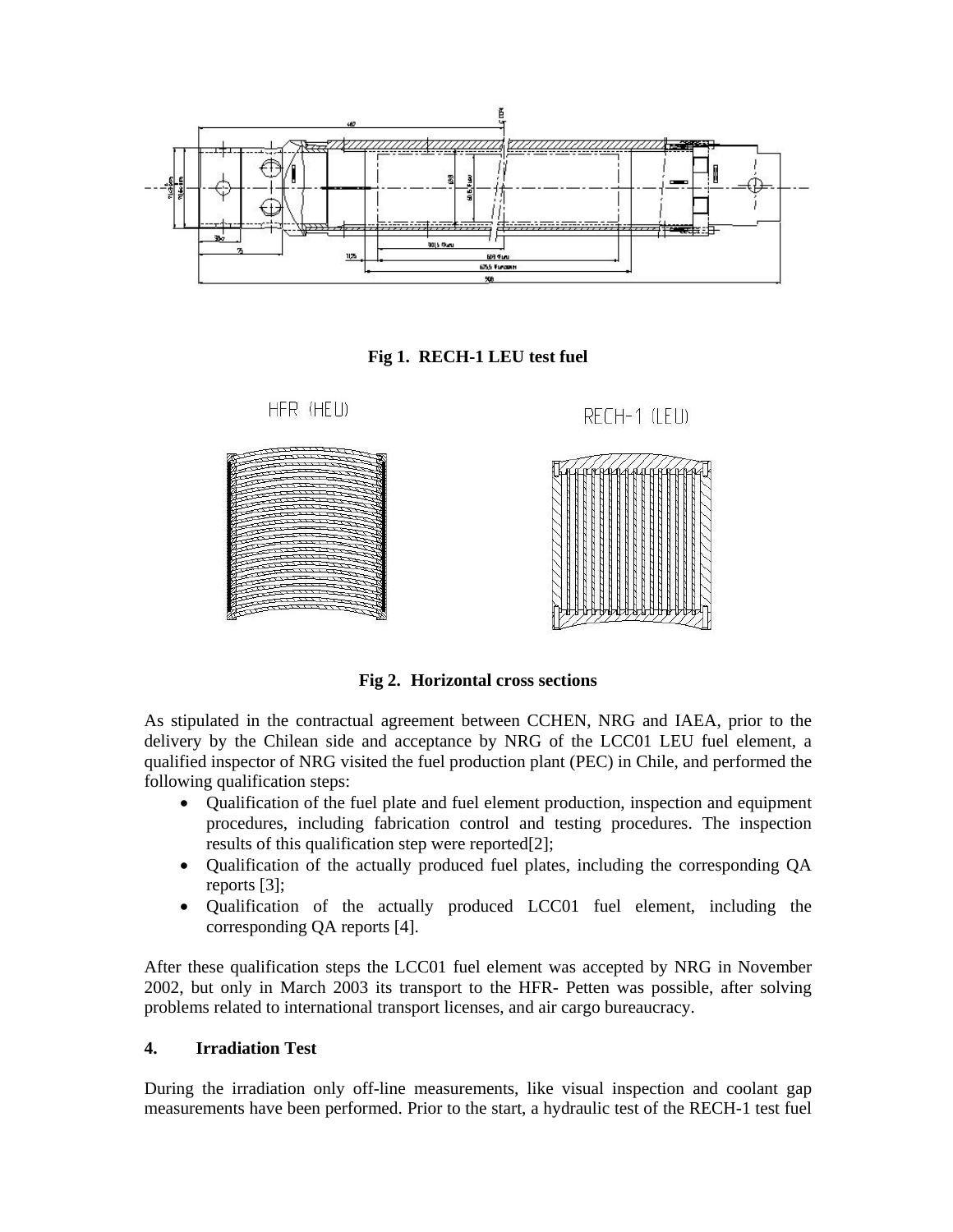element was carried out to verify, qualify and compare the hydraulic behaviour of the RECH-1 test fuel element with reference measurements of standard HFR fuel element.

# **4.1 Irradiation Program**

The irradiation started in cycle 2003-05, May 2003. Initially, the element would be irradiated in the HFR up to a burn up of at least  $55\%$ <sup>235</sup>U. This initial target burn up was achieved in almost 13 HFR cycles, prior to cycle 2004-06, about 58% according to the calculation of HFR code "HFR-TEDDI". Due to possible uncertainties in the neutronics computations, the in-pile test of the RECH-1 test fuel element has continued until a calculated HFR-TEDDI burn up of approximately 65 %  $^{235}$ U. This means that the irradiation program has extended up until approximately 18 HFR cycles, finally ending in November 2004.

The RECH-1 test fuel element has been irradiated in HFR position H7 (or equivalent position H3) throughout the entire testing period. Figure 3 shows the irradiation positions in the HFR.



# **Fig. 3. HFR core irradiation positions including RECH-1 test fuel element (H7 or H3 equivalent position)**

Figure 4, presents a view from above the HFR core, and shows the core loading pattern at the start of irradiation cycle 2003-05. The RECH-1 test fuel element position is clearly identified.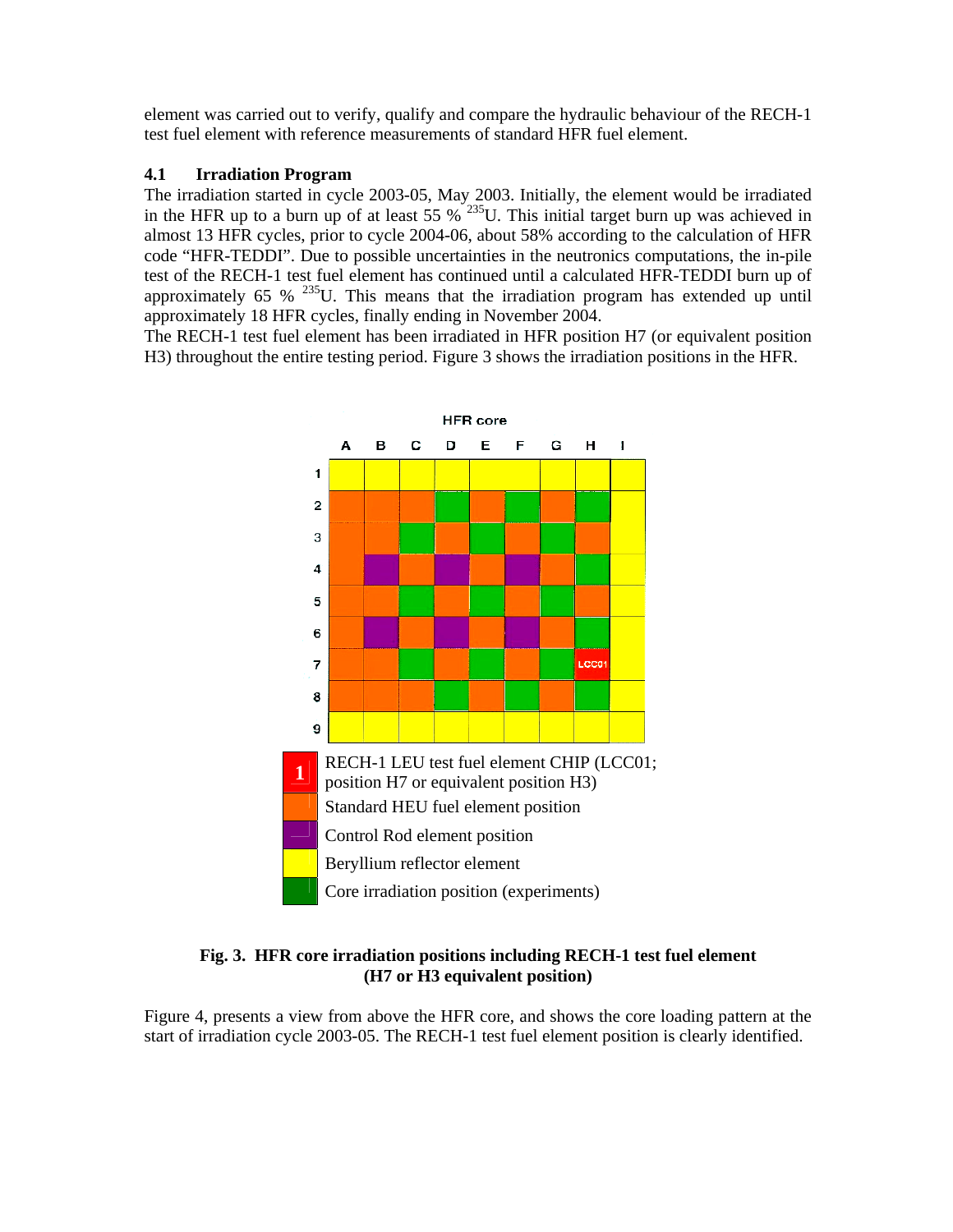

**Fig. 4. HFR core loading pattern at the start of cycle 2003-05** 

### **4.2 Hydraulic Test.**

Prior to the irradiation start, on 8-10 April 2003 and on 14-15 April 2003, the LCC01 fuel element was submitted to hydraulic tests. The test objective was to verify, qualify and compare the hydraulic behaviour of different fuel elements at a hydraulic out-of-pile test loop available at the HFR-Petten. In this particular test the reference measurement was made against element F1466, a standard HFR HEU element. Moreover, the measured experimental values were compared to RELAP5 expected values [5]. Figure 5 presents the hydraulic resistance data for both series of measurements [6].



**Fig. 5. Hydraulic Test data**.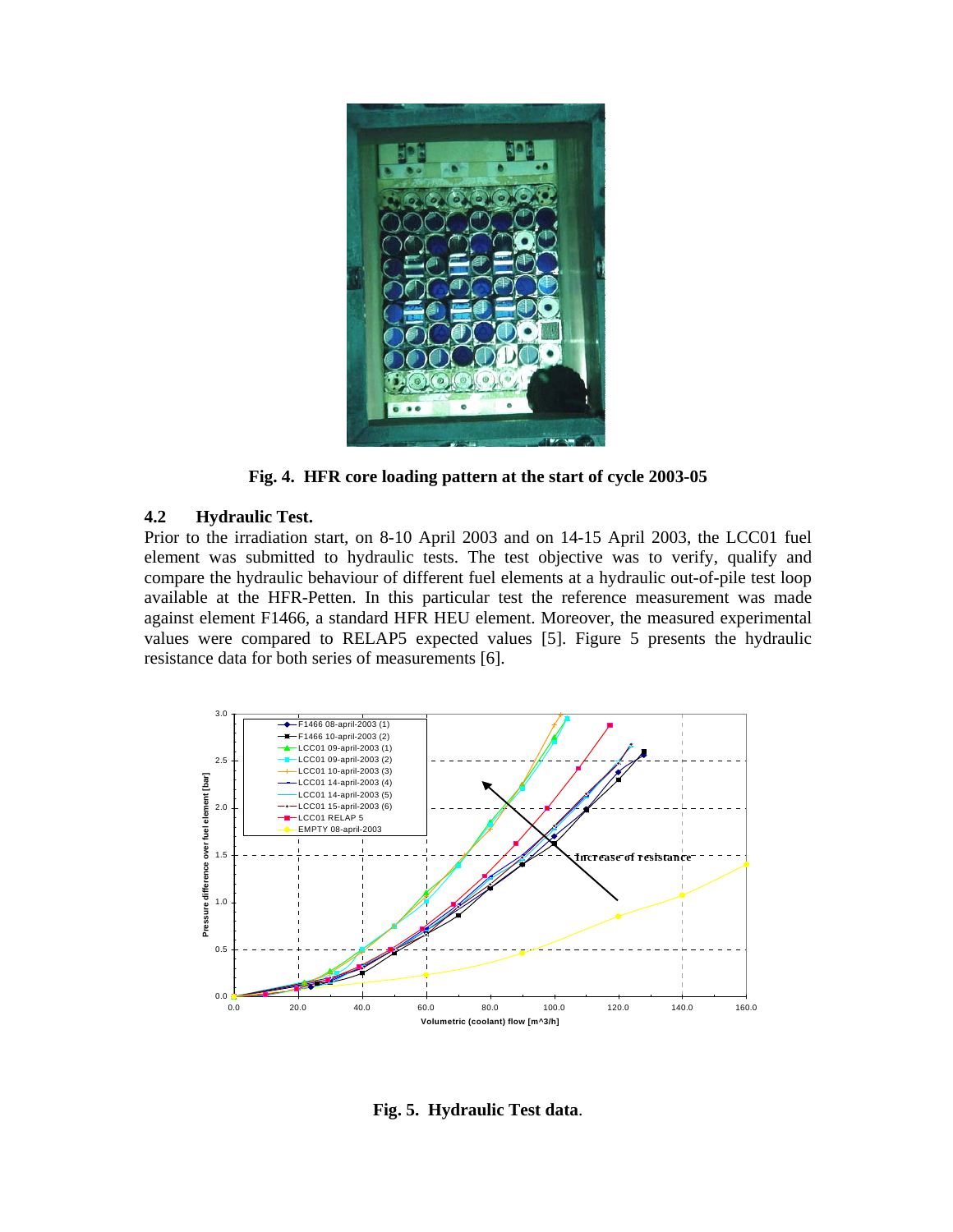### **4.3 Visual Inspection**

The LCC01 fuel element was inspected visually prior to the first cycle and after cycles 1,3,5,7,9,11,13,14,15,16,17 and 18. If deviations had been detected, then the irradiation would have been suspended until an approval from the Reactor Manager and the Petten Reactor Safety Committee had been obtained. Fig. 6 shows two pictures obtained at these visual inspections.



**Fig. 6. Visual inspections** 

# **4.4 Gap Measurement**

Cooling channel gap measurements, by means of a calliper, have been carried out at regular intervals throughout the irradiation time. At distinct cycles, the coolant gaps have been checked with a specially designed calliper with an upper dimensional limit of 2.15 mm corresponding to the lower limit of the coolant gap. This coolant gap (go- no go) measurement has been done on 5 gaps (arbitrarily) after every other cycle  $(1,3,5,7,9,11$  and 13), and during the supplementary irradiation after each cycle (14 to 18). Prior to irradiation all the gaps were measured. The lower limit of the coolant gap is based on maximum plate-thickness tolerance and maximum swelling behaviour for  $U_3Si_2$ - Al fuels [7]. The coolant gap measurements of the RECH-1 test fuel element have shown no deviations from the initial values, so far [8]. Fig 7 shows a picture of this gap measurement.



**Fig. 7. Cooling channel gap measurement.**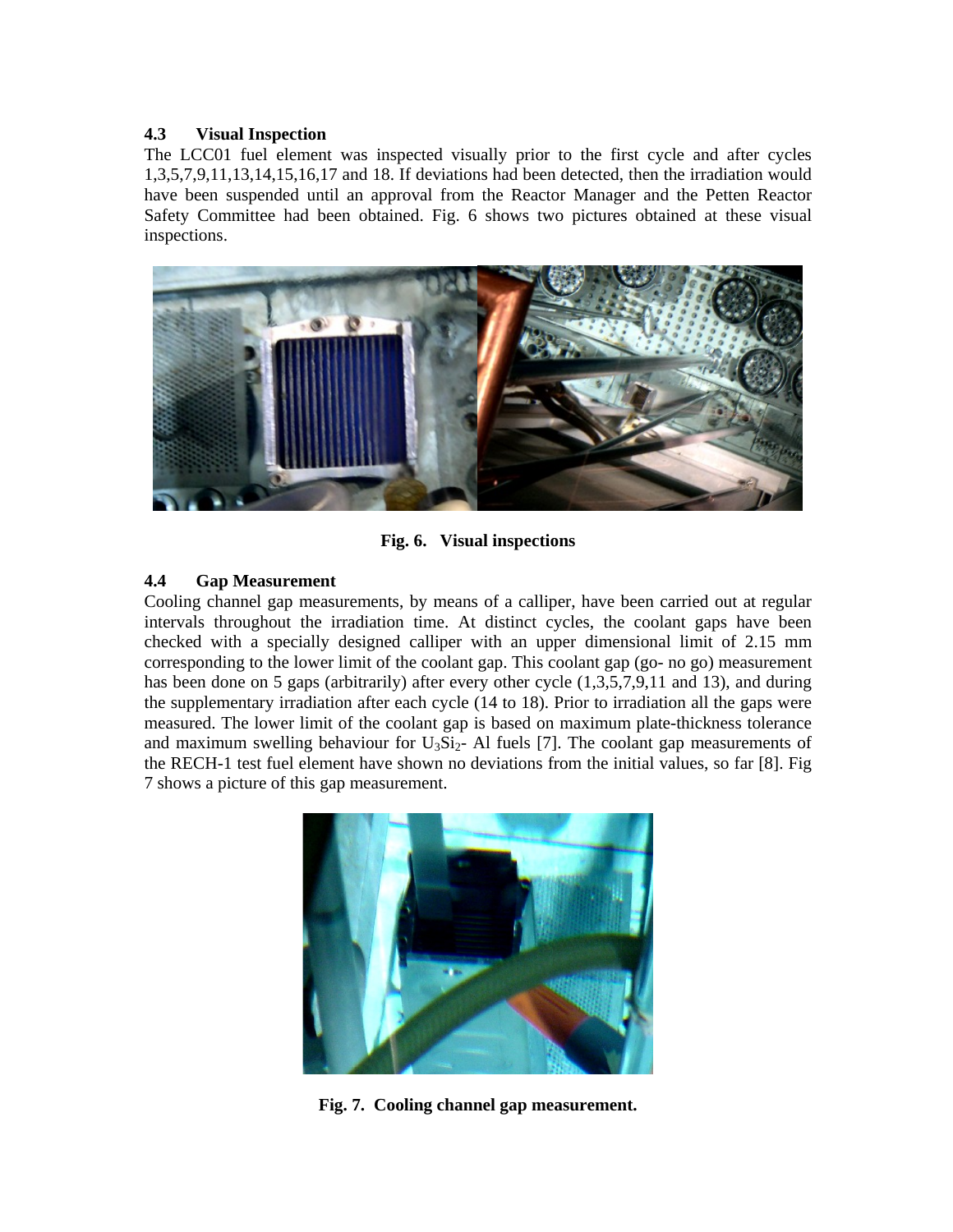### **4.5 Burnup calculations.**

Using the HFR core management code, HFR-TEDDI, the total calculated burnup after 13 cycles was  $\approx 58\%$  <sup>235</sup>U [9]. But considering that the operational experience has indicated that this code tends to overestimate the burnup by a maximum of 10 % [10], the adapted/corrected calculated burnup is about 52 %, as shown in Figure 8.



**Fig. 8. Adapted burnup of 235U of the RECH-1 test fuel element "CHIP" after 13 cycles.** 

Since irradiation Cycle 03/2004, the RECH-1 test fuel element has been irradiated in core position H3. This core position is symmetrical with regard to H7 position, flux levels are identical in both positions, and will result in a more homogeneous burnup of  $^{235}U$  in the entire element. Considering the centre of the core, the element has been irradiated slightly more from the north at position H7 and slightly more from the south when at position H3.

At the end of irradiation cycle 2004-10, November 2004, on completion of 18 irradiation cycles, the RECH-1 test fuel element average burnup approaches the extended target burnup level of 65 % 235U. So far the irradiation has been successful and no deviations from the initial values have been observed during the periodic coolant gap measurements. When the irradiation program finishes, the RECH-1 test fuel element with regard to in-pool cooling requirements and transport decay heat generation, will be submitted to the same limitations applied to standard HFR fuel elements. This implies that for the  $\approx 65\%$  burnup element, a cooling time of 6 months must be observed prior transport to the hot cells laboratories (HCL).

# **4 PIE Tests**

After dry transport to the HCL, the irradiated RECH-1 fuel element will be submitted to significant PIE. This PIE, considering that the  $U_3Si_2$  used in this fuel element is an internationally qualified and licensed type of fuel [10], consists of: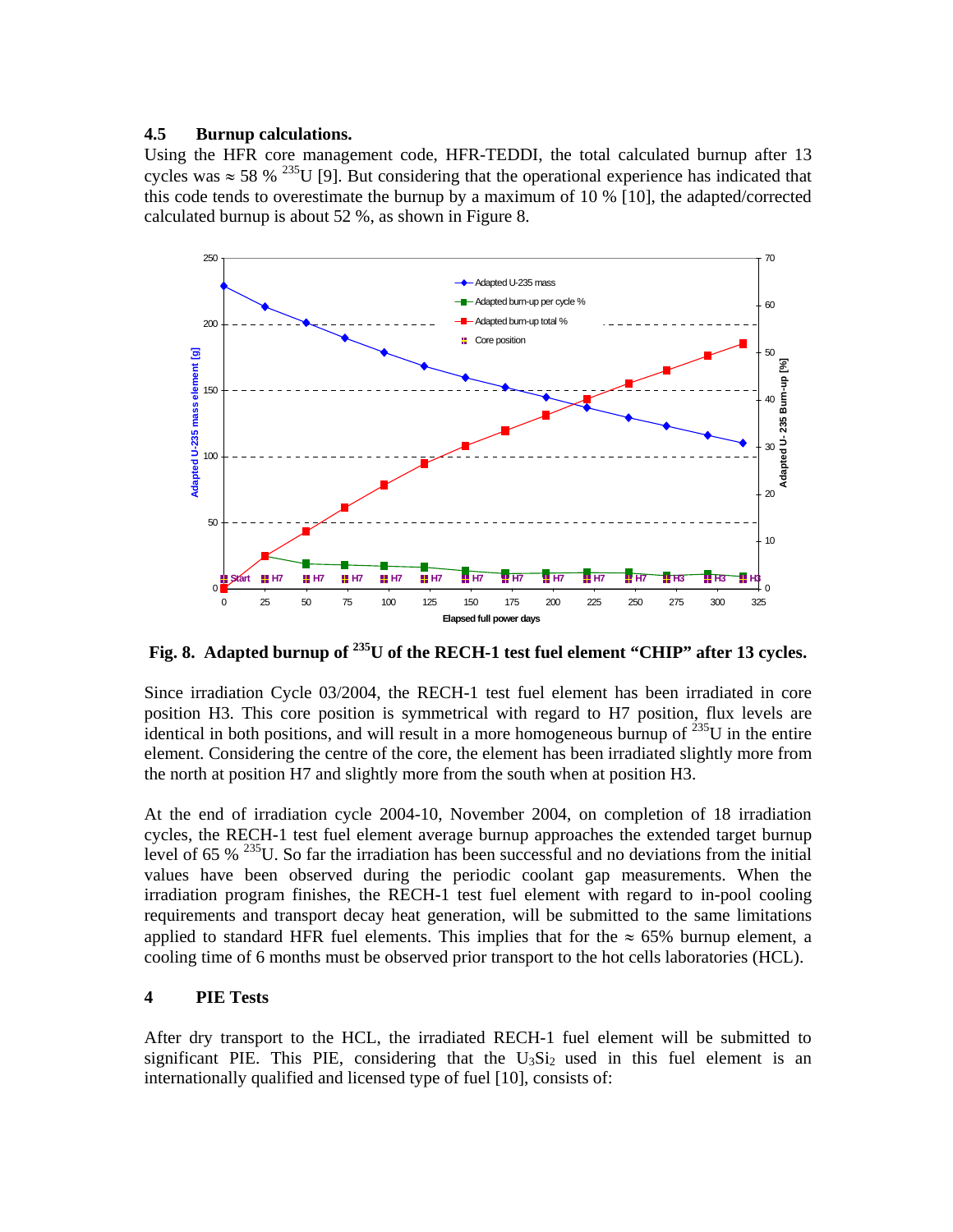- Visual Inspection of the complete fuel element;
- Gamma scanning of the assembled fuel element;
- Visual inspection of one removed plate;
- Gamma spectrometry on the removed plate (3 axial lines)
- Thickness measurement on the removed plate (1 axial scan)
- Oxide layer thickness measurement on the removed plate on ten (10) positions of the fuel plate.

# **5 TCP CHI/4/021**

By the year 2000, the fabrication program in progress pointed out two main issues in which optimization was possible and needed:

- Fabrication issues: mainly related to QC issues where implementation and training in ultrasonic and gamma scanning were needed to improve the controls and measurements for the metallurgical bond and the  $U^{235}$  content in the fuel plates, respectively.
- Qualification Issues: the current operation of the RECH-1 reactor indicated that 55% burn up would be achieved by the year 2008 at best.

These issues had been addressed and solved through the presentation in 2000, approval in 2001 and implementation during 2002 until 2004, by means of a technical cooperation project supported by IAEA, Project CHI/4/021. This technical cooperation project has made it possible for CCHEN's Fuel Fabrication Plant – PEC, to solve the issues indicated above through the following actions:

- Implementation at the fuel fabrication plant of the ultrasonic and Gamma scanning tests for fuel plate's fabrication; equipment received at the plant site in November 2003;
- Scientific visits and training for technical personnel directly involved in the above mentioned techniques from 2002 to 2004;
- What's more, it has made a contract possible (2001-937) between IAEA, Nuclear Research and Consultancy Group (NRG), and CCHEN, concerning the irradiation and post-irradiation tests for qualification purposes of a fuel element fabricated in Chile, LCC01. This contract was signed in November 2001, and the development of the ongoing activities involved in this contract has been presented in this report.

The irradiation at the HFR-Petten, experiment TP 349 CHIP has recently ended. The only pending activity in this TC Project is the PIE that will soon proceed, after a decay period of 6 months for the irradiated LCC01 fuel element.

# **6 Conclusions**

The conclusion at this stage of the RECH-1 test fuel qualification is that the successful irradiation results enhance CCHEN's expectations to qualify its fuel fabrication plant as a manufacturer of LEU fuel elements for research reactors.